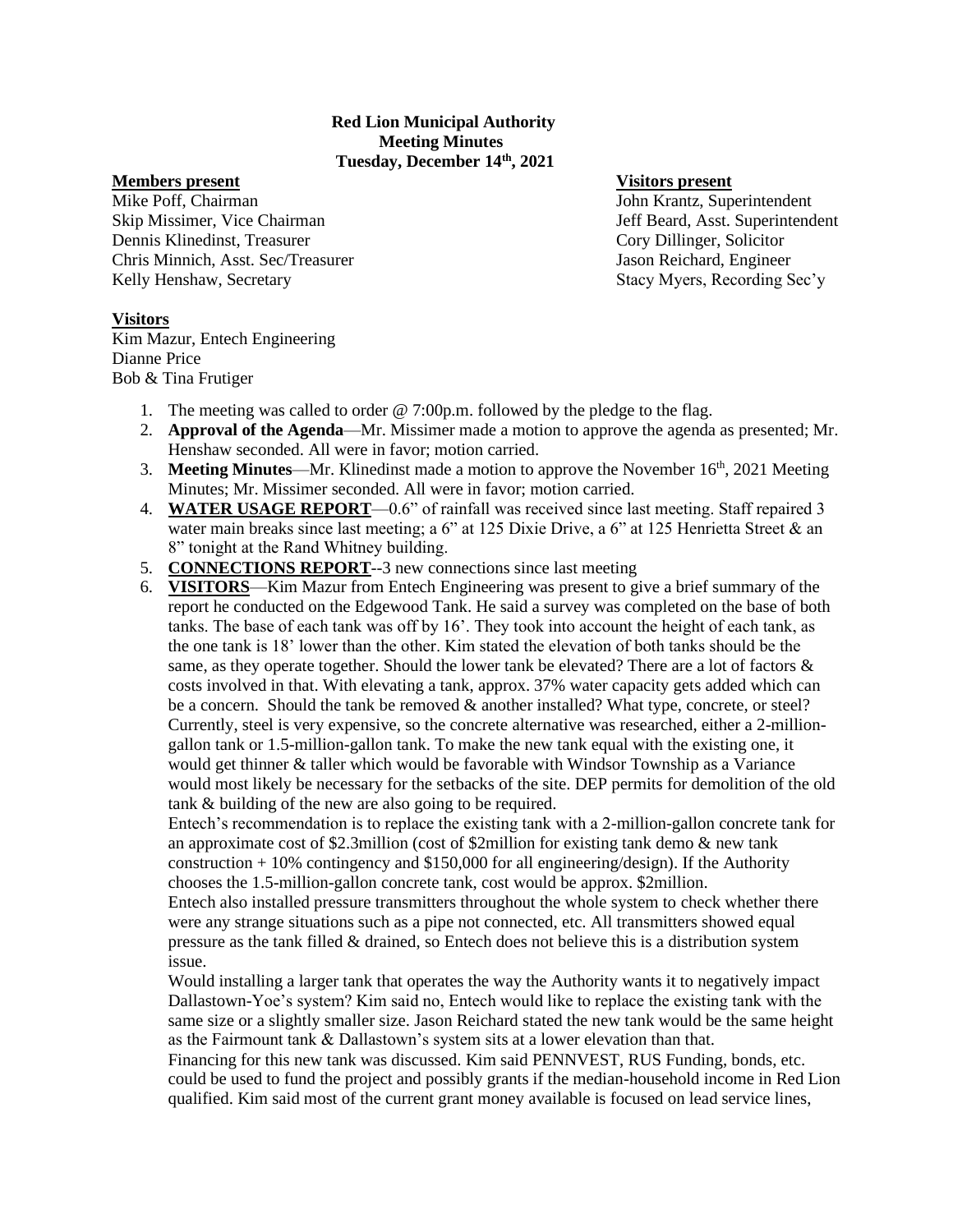lead water mains, etc. but the new infrastructure bill passed by Congress is for all parts of water systems so that could be researched as well once it becomes available.

Kim said, before applying for PENNVEST funding, the design for the new tank must be complete & DEP permits must be in hand. Necessary permits & the Variance from the Township should be obtained first, then Kim can prepare a proposal outlining the design phase & all that that entails. A man-hour estimate (& cost) would be included in the proposal.

Mr. Missimer made a motion requesting Entech to prepare a proposal for review by the January 26th, 2022 meeting, after which, the use of the funds can be authorized. Mr. Klinedinst seconded. All were in favor; motion carried.

# 7. **WATER & SEWER—OLD BUSINESS**

- **Solicitor's Report**—Cory Dillinger (filling in for Andy tonight) reported:
	- o **Empowergov.com Cloud Conversion—**Andy sent notice to Empowergov on 11/15/2021 & they responded on 11/24/2021, disputing most of the claims that they are at fault. They provided a scope & timeline for the project completion which is the 1<sup>st</sup> quarter of 2022. If April comes & the conversion still is not done, Andy will deal with that at that time.
- **Engineer's Report**—Jason Reichard reported:
	- o **Railroad Lane Sanitary Sewer Manhole Replacement**—Restuccia has completed the installation of the new manholes  $\&$  all associated connections, etc. RLMA staff is satisfied with the work.

Application for Payment #1 (of 2) has been received in the amount of \$40,357.24. Jason & RLMA staff concur with that request. Mr. Missimer made a motion to approve the payment of \$40,357.24 to Restuccia; Mr. Henshaw seconded. All were in favor; motion carried.

The 2nd Application for Payment should be received by next month for some minor items.

SWERP, Inc. was onsite today in preparation for installation of the concrete protective liners in each manhole. That work should be completed tomorrow, 12/15.

o **South Camp Street Water Main Replacement Project**—Jeff Beard met onsite with Jason today to discuss the scope of work. Jason had said the initial estimate for the project was \$500,000 and the money has been budgeted for 2022. Jeff & John are fine with moving forward with bidding the project for completion in January/February/early Spring. Some plan items need to be resolved, but Jason said they're minor. Windsor Township will be contacted to ensure they don't want/need any additional hydrants during the project (as they had during the North Camp Street Water Main replacement).

Mr. Henshaw made a motion to proceed with the project & preparing bid specs; Mr. Missimer seconded. All were in favor; motion carried.

- **Superintendent's Report**—John reported the following:
	- o **December 15th, 2021—**water shut offs for delinquent bills
	- o **2022 Chemicals—**chemical bids were opened on 12/9 & John supplied a 2021 vs. 2022 cost comparison, showing the average chemical cost increase for 2022 is 35.9%. John had highlighted the lowest bidder for all chemicals. Mr. Missimer made a motion to approve the lowest bidder as highlighted on the 2022 Bid Tabulation sheet. Mr. Minnich seconded. All were in favor; motion carried.
	- o **Beaver Creek Aurora Pump #2 rebuild**—an estimate of \$9,800 was received from A.C. Schulte's to rebuild the pump. They removed it on  $11/18/21$  & contacted staff on 12/7/2021, stating the actual repair cost would be \$7,981 which includes testing, aligning & reinstallation of the pump.
	- o **A spectrophotometer** is used at the WTP to analyze CL2, Manganese & Fluoride, every 4 hours, per DEP regulations. Staff had issues with the instrument on 12/4 and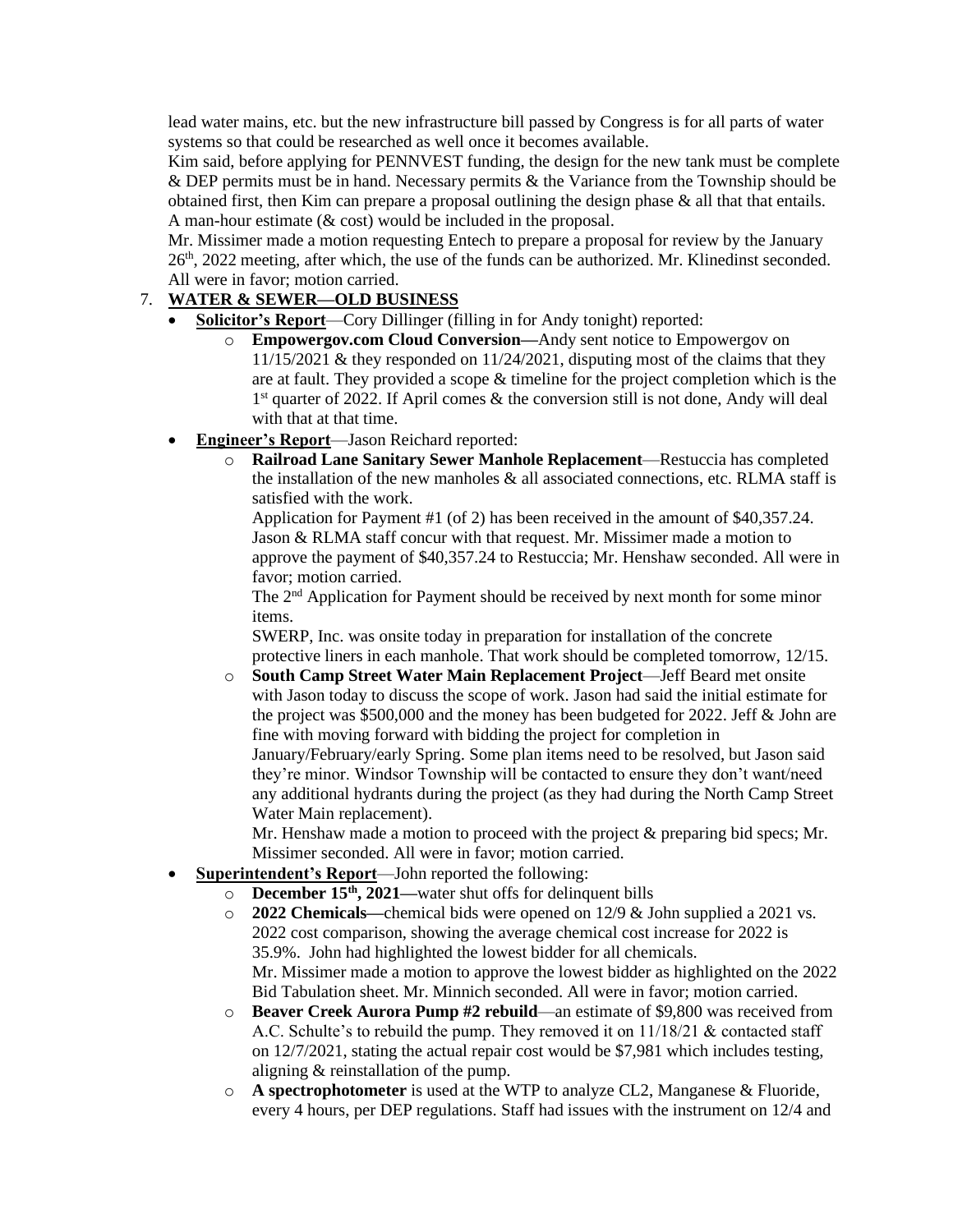were unable to conduct routine testing. A rep from Hach met Brad on Saturday, 12/4 to drop off a loaner, but staff & Hach believed a back-up meter should be on hand to perform those 3 tests should something happen to the spectrophotometer again. Hach gave a price of \$1,611 for a Hach DR900 Colorimeter. Staff is still using the loaner while the spectrophotometer is being repaired (no cost, as it's under warranty).

- o **Grundy Insurance would like to supply a quote for property insurance.** RLMA is currently with PURMA (Public Utilities Risk Management Association) & there are some issues (related to outstanding claims) involved in getting out of PURMA. The Board is amenable to reviewing quotes prior to renewal time in 2022.
- o **Selective Insurance** recommended a fire suppression/smoke detection system be installed at the Maintenance garage. John will obtain prices by the January  $26<sup>th</sup>$ RLMA Meeting.
- o **Railroad Lane Manhole Replacement Project** is complete, but John was notified by Mrs. Price that the Borough won't close out the permit because no proof of compaction testing was given for the site (prior to permanent paving being done). Compaction testing is required per a 2019 Ordinance passed by Borough Council. John spoke to Jeff Beard, Jason Reichard & Keith Smith and decided that, in the future, compaction testing should be in the contractor's specs as a requirement prior to paving.

As for the current situation on Railroad Lane, Jason said RLMA can take responsibility for any defects found in the pavement & for restoring it for a certain period of time. Mr. Klinedinst said if the Municipal Authority can maintain the area for 7 years or until the street needs to be redone, he believes Borough Council would be happy with that. If the street/paving is going to fail, it most likely will fail within 7 years. The Board is also agreeable to those terms. John will send something in writing to Mrs. Price stating the Municipal Authority will be responsible for those patches for 7 years or until the Borough paves the road. Mrs. Price is agreeable to those terms as well & said this will be logged in the CSDatum program.

o **A sprinkler check valve** for the Municipal Office Building was rebuilt & relocated as recommended by Triangle Sprinkler Systems. The rebuild (rather than replacing) saved the Authority money.

## 8. **WATER & SEWER—NEW BUSINESS**

• **Outsourcing payroll/bookkeeping services—**John obtained prices from 3 different companies that could provide these services since Connie Boyer's retirement, end of November. RLMA staff needed someone to step in with these services, as they are dealing with new utility billing software & the 2021 audit.

Andy Miller suggested 3-Stages Advisory who met with John & Lori recently to review the Authority's operations & what staff needed them to do. The woman from 3-Stages is a CPA with a Masters' degrees in Finance who offered the best price at a monthly rate of \$2500/month to conduct payroll & bookkeeping.

One of the other companies, Stambaugh-Ness was willing to provide the services, but they mainly do audits. The  $3<sup>rd</sup>$  company, Brown, Schultz, Sheridan & Fritz submitted a higher cost. John would like to retain 3-Stages Advisory for 1 year, as she had a good rapport with the office staff.

Mr. Missimer made a motion to contract with 3-Stages Advisory for a 1-year period (2022) to provide Municipal staff with accounting & payroll services; Mr. Minnich seconded. All were in favor; motion carried.

The contract allows for 100 transactions per month; John said RLMA does about 80 transactions each month. If they would happen to go over the 100 transactions, 3-Stages charges \$105/hr.

Andy Miller & Cory Dillinger reviewed & approved the contract with 3-Stages Advisory.